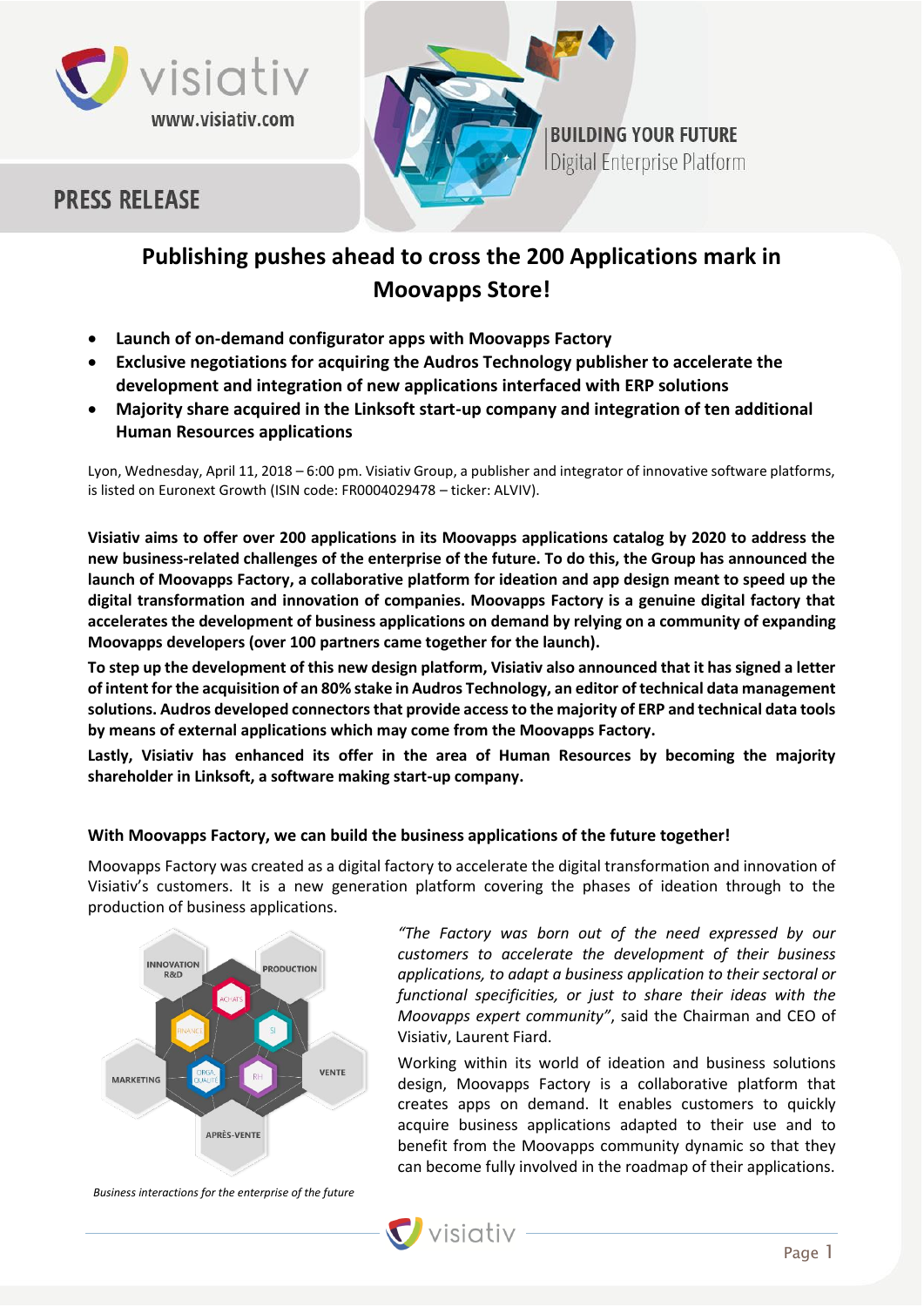

**PRESS RELEASE** 



**BUILDING YOUR FUTURE** Digital Enterprise Platform

Through Moovapps Factory, Visiativ is closing the gap between business and technology. It also provides customers with their own R&D capabilities to help them build applications for their high-speed digital transformation process.

# **Audros Technology: a solution that facilities the deployment of new applications and the integration of five innovative quality and supply chain apps.**

Along with the launch of Moovapps Factory, Visiativ announced that it has signed a letter of intent to acquire an 80% stake in Audros Technology, a pure-player editor of technical data applications.

Audros Technology developed a solution for linking technical data with ERP data, notably with the promising developments in Sage X3. This technology can be directly integrated with the Moovapps Factory's app creation process. Moreover, it guarantees an optimal integration of business apps within customers' ERP tools.

According to Audros Technology's founder, Kamal Cheballah, "*Our technology will be a real generator of applications, within Moovapps, around technical data. Also, we will be able to enhance the Moovapps Store with our five applications already available in MES, Manufacturing Execution Systems*".

Audros Technology is based in Lyon, France, and has 25 employees. The company has a portfolio of over 200 small-, medium- and intermediate-sized customers representing approximately 15,000 users.

In its last financial year (2017), Audros Technology's revenues amounted to around €3 million, 15% of which were foreign revenues, with a good level of profitability for the Publishing business.

## **Majority share acquired in the Linksoft start-up company and deployment of 10 new management and Human Resources apps**

Visiativ also announced its acquisition of a 55% majority interest in Linksoft, a company that verticalises Moovapps products, particularly in Human Resources and quality management as well as safety at work. Founded in 2014 and supported by Visiativ, a minority shareholder at the time, Linksoft offers its customers a comprehensive solution to control and manage prevention processes using a complete solution, integrated into HR tools (HRIS, payroll, etc.).

Linksoft enhanced the Moovapps Store by deploying about a dozen applications in its domain of expertise. These new, high-value apps include human capital management, risk management and skills management, which are all key factors in any successful transformation.

According to Laurent Fiard, "*The creation of the Moovapps Factory as well as these strategic alliances enable us to quickly enhance the Moovapps application catalog (Moovapps Store) with a suite of apps designed for the various business areas of the enterprises of the future. Over 60 applications are now available in our Moovapps Store*".

**For further information: [www.moovappsfactory.com](file://///files/Documents/VISIATIV/Marketing%20Service/Communication/Presse/CP/2018/20180412%20Factory%20-%20Zeta/www.moovappsfactory.com)**

**Next publication:** Visiativ's first-quarter 2018 revenues will be published on April 26, 2018, at the end of the Euronext Paris trading day.